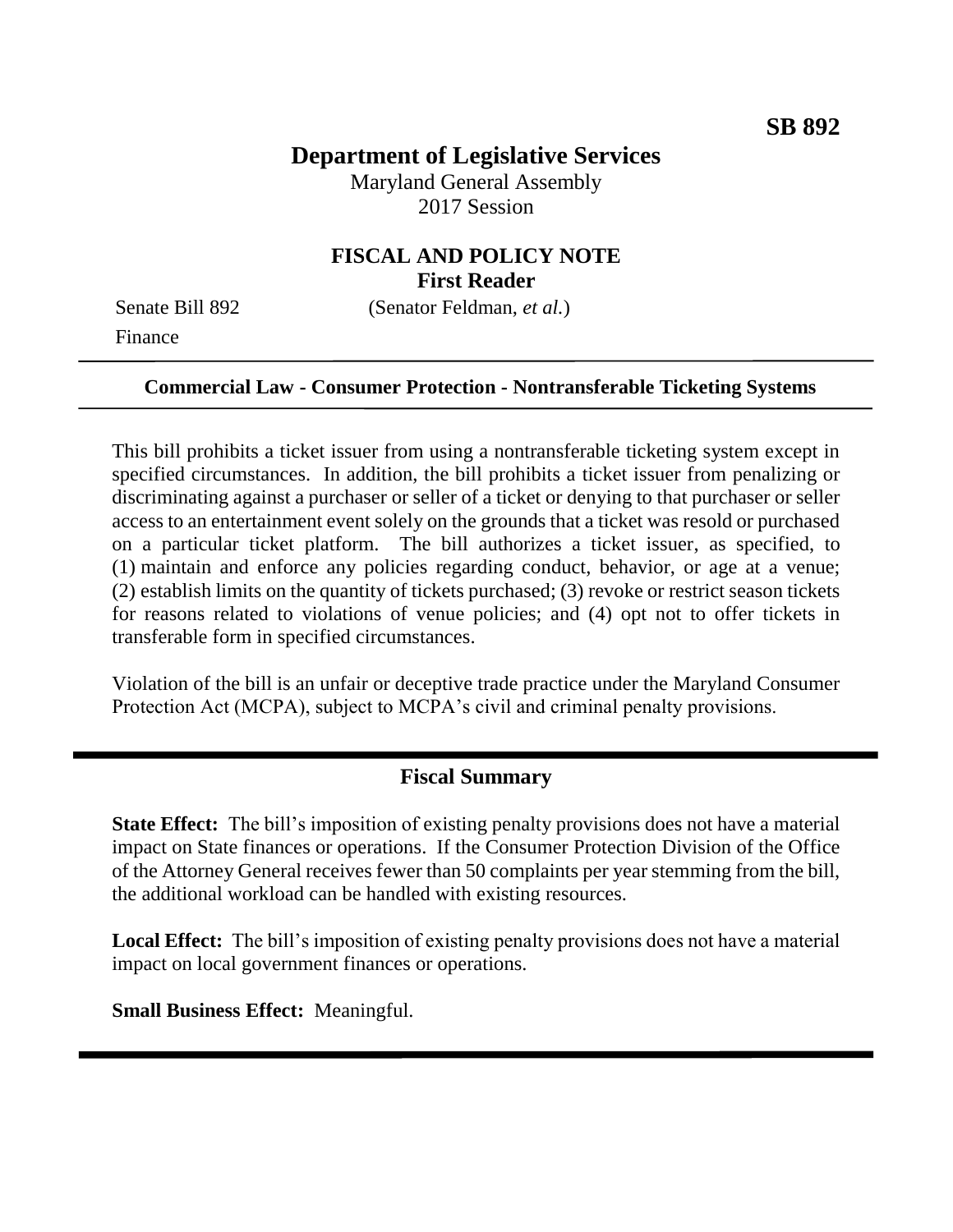# **Analysis**

**Bill Summary:** The bill defines several terms related to ticket transfers:

- "Nontransferable ticketing system" is defined as a ticketing system that restricts, through contractual or technological means, the ability of a ticket purchaser to freely use, give away, or resell the purchaser's ticket.
- "Ticket issuer" means a person that (directly or indirectly) issues tickets for an entertainment event. A ticket issuer includes (1) a musician or musical group; (2) an operator of a venue; (3) a sponsor or a promoter of an entertainment event; (4) a sports team participating in an entertainment event; (5) a sports league whose teams are participating in an entertainment event; (6) a theater company; and (7) an agent of any of these entities.
- "Ticket platform" means a marketplace that enables a consumer to purchase and sell tickets.
- "Venue" means a theater, a stadium, a field, a hall, or any other facility at which an entertainment event takes place.

The bill prohibits a ticket issuer from using a nontransferable ticketing system unless the ticket issuer offers a purchaser of a ticket an option to purchase the same ticket in a transferable form that allows the purchaser to give away or resell the ticket (independent of the preferred ticket platform of the issuer). The option to purchase in transferable form must be offered (1) at the time of initial sale of the ticket and (2) without penalty or discrimination.

A ticket issuer may opt not to offer tickets in a transferable form if the tickets in nontransferable form are sold or given to individuals or groups as part of a targeted promotion or at a discounted price because of the individuals' or groups' status. This option includes groups or individuals characterized by a disability, membership in a religious or civic organization, or economic hardship. The option also requires that tickets sold to certain individuals or groups are (1) not offered promotionally to the general public and (2) marked clearly as a ticket restricted to the specified individuals or groups.

In addition, a ticket issuer may opt not to offer or sell tickets in a transferable form if the tickets are for an event not open to the general public.

**Current Law:** "Ticket" is defined as a ticket for admission to an entertainment event; "entertainment event" is defined as a performance, recreation, amusement, diversion,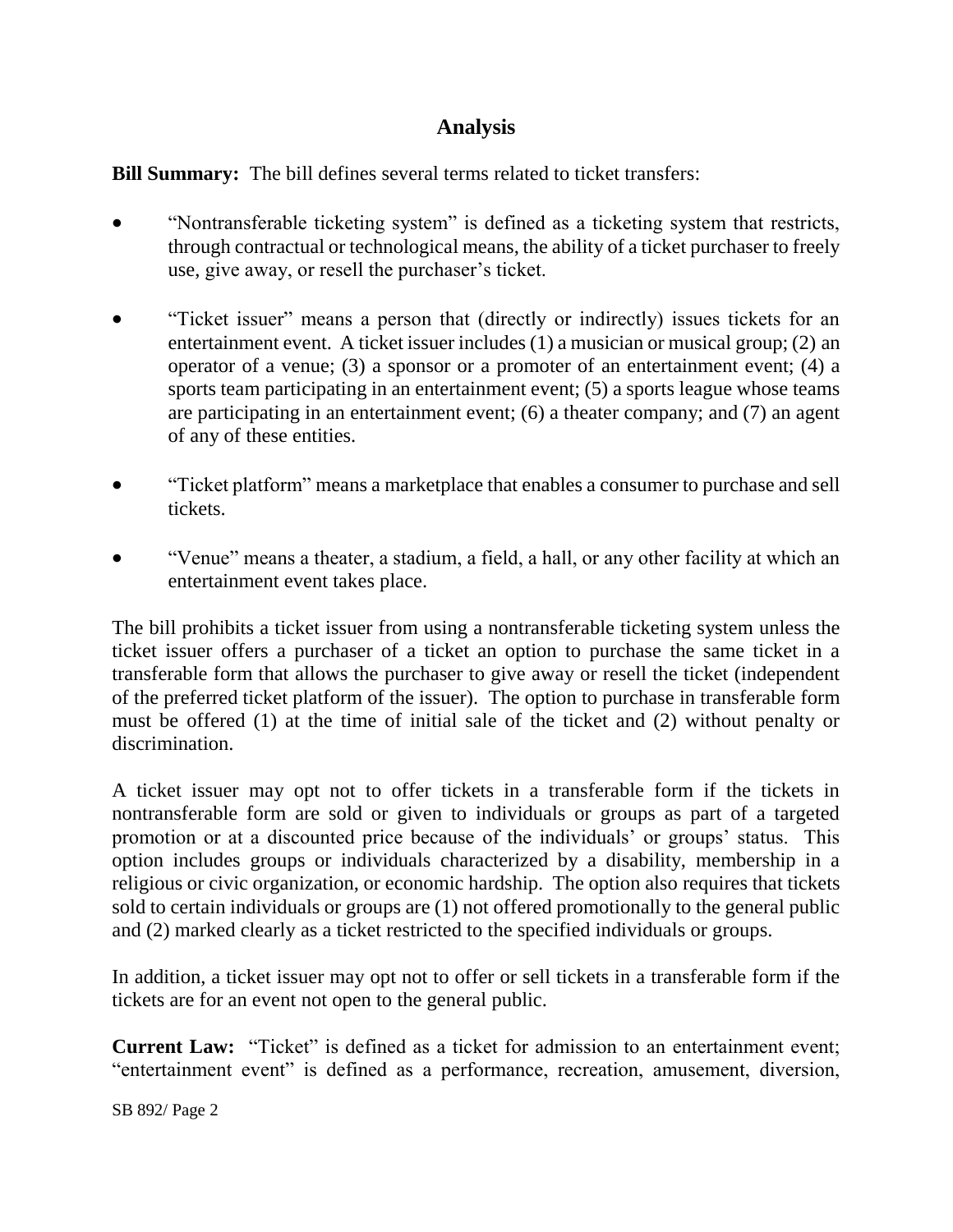spectacle, show, or any similar event, and includes a theatrical or musical performance, concert, film, game, ride, or sporting event.

A person may not intentionally sell or use software to circumvent a security measure, an access control system, or any other control or measure on a ticket seller's website that is used to ensure an equitable ticket buying process. A violation is an unfair or deceptive trade practice under MCPA.

An unfair or deceptive trade practice under MCPA includes, among other acts, any false, falsely disparaging, or misleading oral or written statement, visual description, or other representation of any kind which has the capacity, tendency, or effect of deceiving or misleading consumers. The prohibition against engaging in any unfair or deceptive trade practice encompasses the offer for or actual sale, lease, rental, loan, or bailment of any consumer goods, consumer realty, or consumer services; the extension of consumer credit; the collection of consumer debt; or the offer for or actual purchase of consumer goods or consumer realty from a consumer by a merchant whose business includes paying off consumer debt in connection with the purchase of any consumer goods or consumer realty from a consumer.

The Consumer Protection Division is responsible for enforcing MCPA and investigating the complaints of aggrieved consumers. The division may attempt to conciliate the matter, issue a cease and desist order, or file a civil action in court. A merchant who violates MCPA is subject to a fine of up to \$1,000 for the first violation and up to \$5,000 for each subsequent violation. In addition to any civil penalties that may be imposed, any person who violates MCPA is guilty of a misdemeanor and, on conviction, is subject to a fine of up to \$1,000 and/or imprisonment for up to one year.

**Background:** According to *The New York Times*, ticket sellers (including promoters, producers, artists, and sports teams) have increasingly opted to utilize a process known as "paperless ticketing," in which tickets are purchased by credit card and the purchaser is required to present the same credit card as well as photo identification in order to gain entry to an event. Ticket sellers, including large-scale sellers like Ticketmaster, maintain that the restrictions are intended as safeguards to prevent scalping; bulk ticket purchases by automated software bots; and the use of counterfeit, stolen, or lost tickets. Critics of the practice, however, claim that the restrictions prevent purchasers from giving tickets as gifts or reselling them and that the restrictions actually target independent resale marketplaces (*e.g.*, StubHub) where consumers can purchase tickets for less than face value. Of the more than 100 million live-event tickets sold each year, only about 1% are paperless tickets. In 2010, New York became the first state to pass legislation to specifically establish that consumers may transfer paperless tickets to others as they please. Several other states, including Minnesota, Massachusetts, Connecticut, North Carolina, Florida, and New Jersey, have introduced similar legislation.